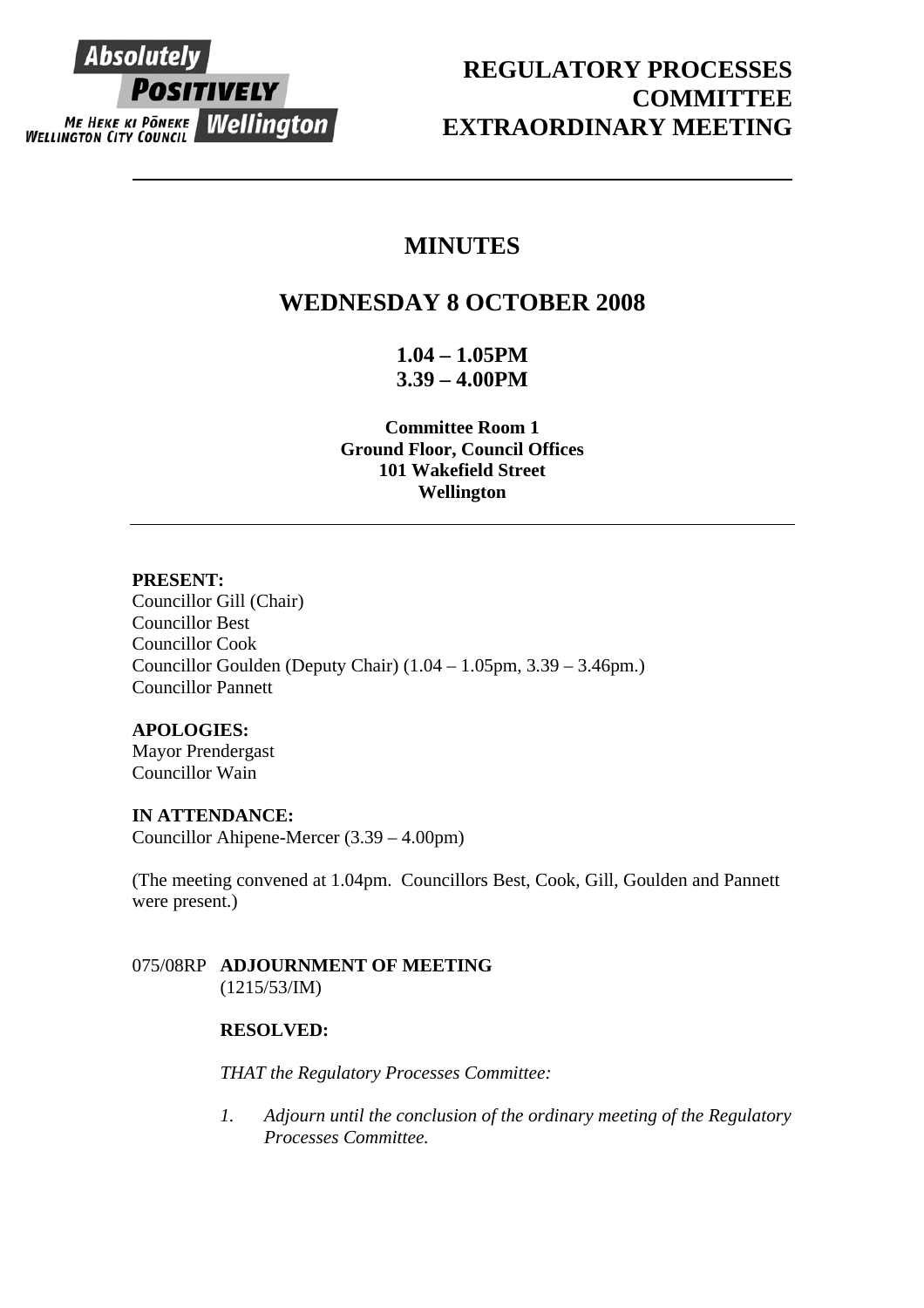(The meeting adjourned at 1.05pm.)

(The meeting reconvened at 3.39pm.)

(Councillor Ahipene-Mercer joined the meeting at 3.39pm.)

## 076/08RP **APOLOGIES**

(1215/53/IM)

#### **RESOLVED:**

*THAT the Regulatory Processes Committee:* 

*1. Accept apologies for absence from Mayor Prendergast and Councillor Wain.* 

### 077/08RP **CONFLICT OF INTEREST DECLARATIONS** (1215/53/IM)

#### **NOTED:**

There were no conflicts of interest.

078/08RP **PUBLIC PARTICIPATION** (1215/53/IM)

#### **NOTED:**

There was no public participation.

#### 079/08RP **RESOLUTION TO EXCLUDE THE PUBLIC** (1215/11/IM)

**Moved Councillor Gill, seconded Councillor Best the motion to exclude the public.** 

**The motion was put and was declared CARRIED.** 

#### **RESOLVED:**

*THAT the Regulatory Processes Committee:* 

*1. Pursuant to the provisions of the Local Government Official Information and Meetings Act 1987, resolve that the public be excluded from the following part of the proceedings of this meeting namely:* 

Regulatory Processes Committee – Meeting of Wednesday 8 October 2008